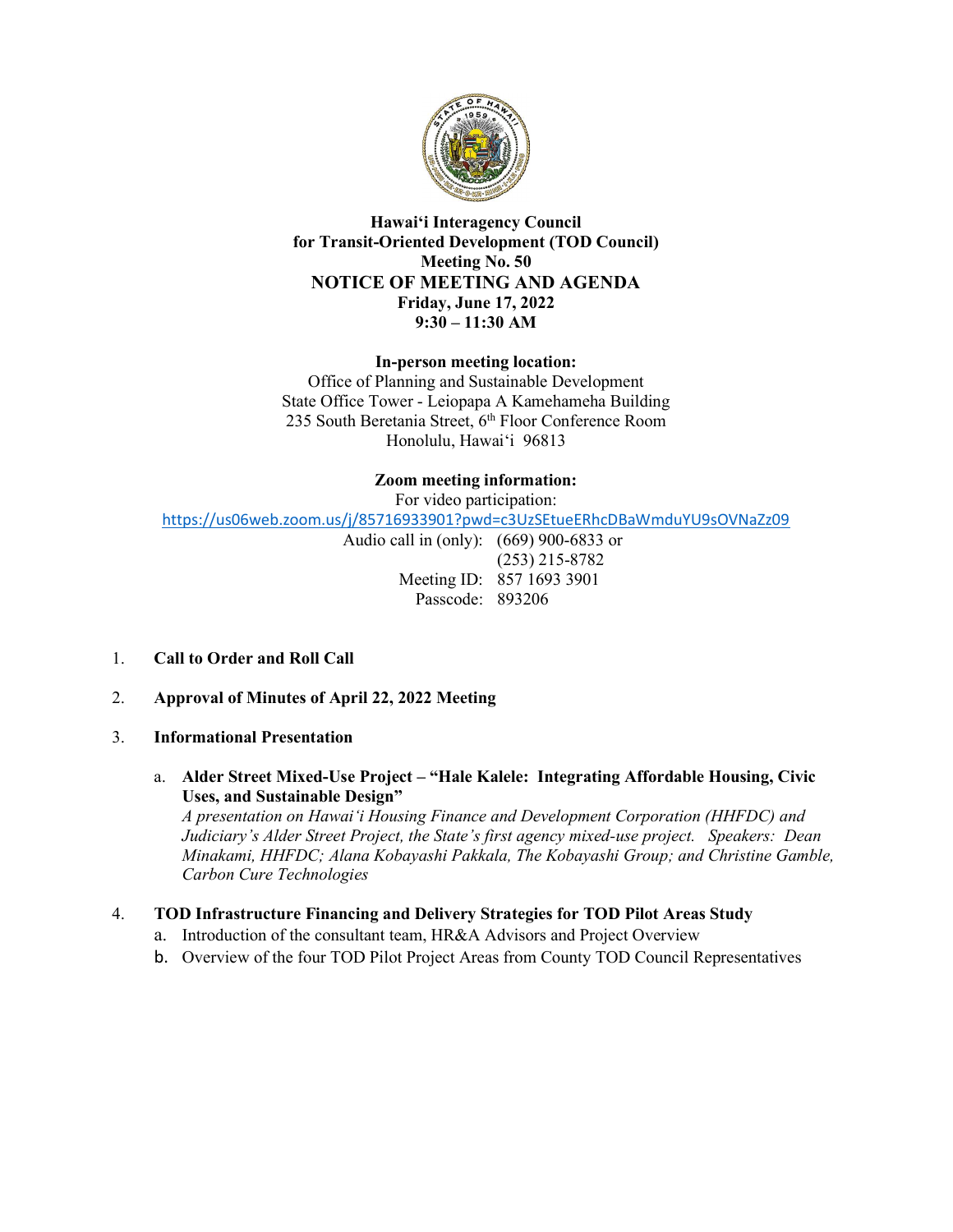## 5. Standing Report—Updates on Projects in State Strategic Plan for Transit-Oriented Development

 Updates from State and county agencies on recent/new activities for their TOD projects. Projects for which reports may be received are listed in "Appendix A. TOD Project Status and Funding Reported to TOD Council," in the meeting materials packet.

- a. State and County agencies on the Big Island
- b. State and County agencies on Kauaʻi
- c. State and County agencies on Maui
- d. State and County agencies on Oʻahu
- 6. TOD-Related Capital Improvement Project (CIP) Budget Requests and Legislative Proposals Update on the TOD-related CIP budget requests for Fiscal Year 2022-2023 that were recommended for funding by the 2022 State Legislature. Update on TOD-related bills and resolutions in the 2022 legislative session with impact on the TOD Council and the performance of its duties. A list of all measures being tracked for the TOD Council is included in the meeting materials packet.
	- a. Bills passed and enrolled to the Governor
		- House Bill 1600, HD1, SD1, CD 1 Relating to the State Budget Office of Planning and Sustainable Development (BED-144), State Transit-Oriented Development Planning, Statewide, \$2,000,000, for grants for TOD project planning

 Department of Transportation (TRN-501), Farrington Highway Widening, Kapolei Golf Course to Fort Weaver Road, Oʻahu, \$95,000,000 for land acquisition/construction

 Department of Public Safety (PSD-900), Oʻahu Community Correctional Center (OCCC) New Housing and Support Facilities, Oʻahu, \$15,000,000 for plan/design/construction

 University of Hawaiʻi - West Oʻahu (UH-900), Campus Expansion and Development of University Village, East Kapolei, \$10,000,000 for plans/design

 East Kapolei New High School, Oahu (EDN-450), Master Planning for New High School in East Kapolei, Oahu, \$355,000,000 for plans/design

 East Kapolei New High School, Oahu (EDN-450), Feasibility Study to Build a New High School in East Kapolei, Oahu, \$100,000 for plans/design

• Senate Bill 2898, SD2, HD2, CD1 Relating to Community Development Establishes the Transit-Oriented Development Infrastructure Improvement District under the Hawaii Community Development Authority. Requires the Transit-Oriented Development Infrastructure Improvement District Board to develop a program to identify necessary infrastructure improvements within the district. Establishes the Transit-Oriented Development Infrastructure Improvement District Special Fund. (CD1)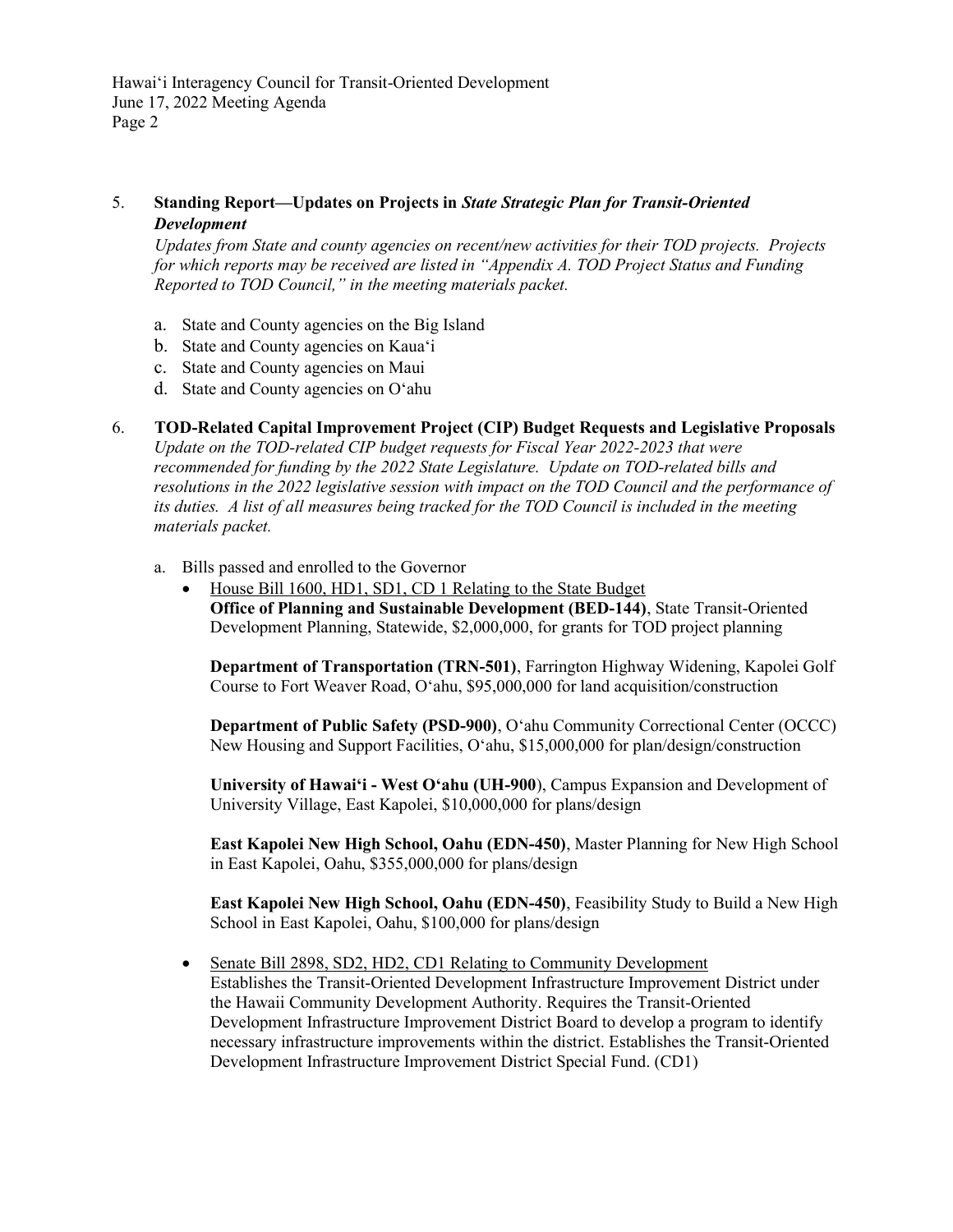Hawaiʻi Interagency Council for Transit-Oriented Development June 17, 2022 Meeting Agenda Page 3

### b. Dead

• House Bill 2085, Proposing Amendments to Article VII, Sections 12 and 13, of the Hawai'i Constitution to Expressly Provide that the Legislature may Authorize the Counties to Issue Tax Increment Bonds and to Exclude Tax Increment Bonds from Determinations of the Funded Debt of the Counties. Clarifies that tax increment bonds can be issued by the counties without affecting the debt limit of the counties. Currently, HRS §46-103 permits a county council to provide for tax increment financing, and HRS §46-104(2) grants a county the power to issue tax increment bonds. Tax increment bonds do not fit neatly within the types of bonds that counties may issue under Hawaiʻi's constitution. It is a method through which a portion of property taxes in excess of a base assessed value may be dedicated to finance costs of a project through the issuance of bonds.

#### 7. Announcements

### a. Next Meeting and Preliminary Agenda Items for Future Meetings

- July 15, 2022
- Corridor Action Plan i. July 15, 2022 Presentation: County of Maui Kaʻahumanu Avenue Community
	- Call for Proposals on the TOD CIP Planning Funds (if funding is approved)

Standing Report-TOD Project Updates on Projects in State Strategic Plan for Transit-Oriented Development

- b. Reminder: September Meeting Date Change September 16, 2022 meeting was changed to Friday, September 9, 2022
- c. HCPO 2022

Poʻipū, Kauaʻi, September 14-16, 2022

# 8. Adjournment

# Meeting materials

Meeting materials will be available in advance of the meeting on the TOD Council's website (https:// <https://planning.hawaii.gov/lud/state-tod>/).

# In-Person Meeting Access

 Effective March 26, 2022, visitors to Leiopapa A Kamehameha Building (State Office Tower (SOT)) will no longer need to provide proof of COVID-19 vaccination, proof of negative COVID-19 test result, or wear masks in the building. All visitors to the building must check in with building security on the ground floor and present their driver's license, State ID, or State employee ID to security staff and sign the visitor's log. Security staff will issue a visitor's badge for visitor entry to the building.

If you plan on attending in person, please notify Carl Miura, [carl.y.miura@hawaii.gov](mailto:carl.y.miura@hawaii.gov), to ensure there are sufficient seats in the OPSD conference room for attendees.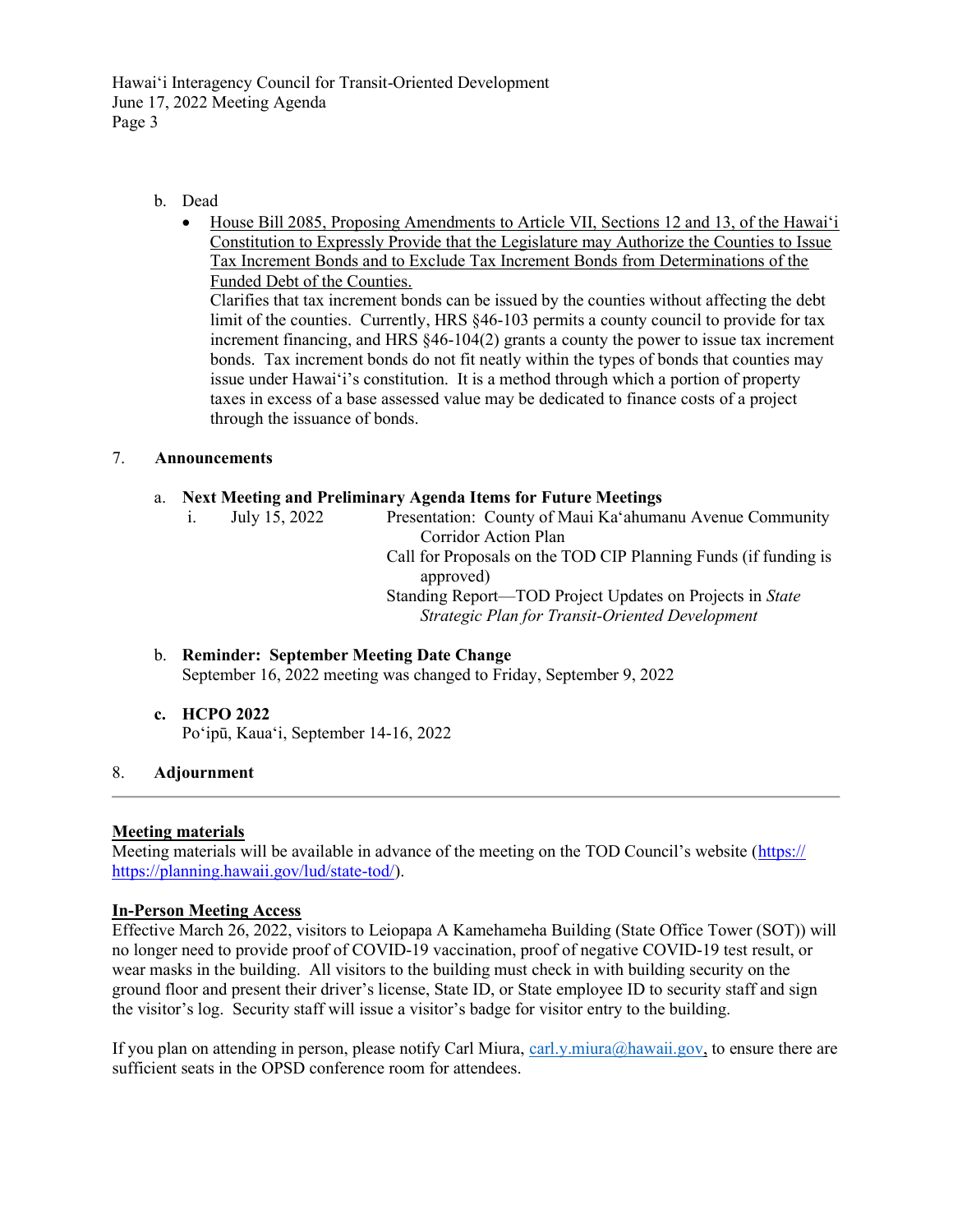Hawaiʻi Interagency Council for Transit-Oriented Development June 17, 2022 Meeting Agenda Page 4

 According to the Department of Health, masks are strongly recommended for persons over the age of 65, those with compromised immune systems or care for people at risk of severe illness, and those unvaccinated for COVID-19.

#### Zoom virtual meeting and phone access

 To participate via the Zoom link provided, you will need a computer or mobile device with internet access, video camera (recommended), and microphone. You will be muted during the meeting unless you are providing comments or actively participating in a discussion. You may also access the Zoom meeting by phone only by using the dial-in phone number, meeting ID, and meeting passcode information provided at the top of this agenda. A helpful guide for use of Zoom is available at the following link, <https://planning.hawaii.gov/wp-content/uploads/Accessing-an-online-Zoom-meeting-1.pdf>.

In accordance with Act 220, Session Laws of Hawai'i 2021, if the OPSD host Interactive Communication Technology (ICT) connection for the virtual or remote meeting and physical location are lost, the meeting will be recessed for up to 30 minutes while the host attempts to restore connection. The public may access the reconvened meeting by clicking the meeting link again. If the meeting cannot be reconvened within 30 minutes, the meeting will be terminated and the meeting may be continued at another noticed date and time. Please check the TOD Council's website (<https://planning.hawaii.gov/lud/state-tod>/) for information on whether the meeting has been cancelled or will be continued to another meeting date and time for which public notice will be provided.

#### Comments from the public

Written comments may be submitted on any agenda item:

| by email: $\qquad \qquad \text{card.} v \text{.} miura(\text{a})hawaii.gov$ |
|-----------------------------------------------------------------------------|
| by postal mail: Office of Planning and Sustainable Development (OPSD)       |
| <b>ATTN: TOD Council Public Comments</b>                                    |
| P.O. Box 2359                                                               |
| Honolulu, HI 96804-2359                                                     |
| by facsimile: $(808) 587-2824$                                              |

 Written comments should include the words, "Public Comments," with the agenda item number and description in the subject line. Please submit written comments no later than 4:30 p.m., Wednesday, June 15, 2022, for inclusion in the meeting materials packet. Written comments submitted to OPSD will be treated as a public record and any contact information contained therein will be available for public inspection and copying.

 Members of the public may provide oral comments on an agenda item during the meeting. When the Co- Chair asks for public comments, please click the Raise Hand button on the Zoom screen, or if calling in by telephone, entering \* and 9 on your phone keypad. When recognized by the Co-Chair, please unmute yourself to begin speaking. If calling in by phone, you can unmute and mute yourself by pressing \* and 6 on your keypad. Before making your comments, please identify yourself and the organization, if any, that you represent. Please remember to mute yourself after speaking.

#### Request for auxiliary aids

 If you require auxiliary aids/service (such as a sign language interpreter) or other accommodations for this meeting due to a disability, please contact Carl Miura ([carl.y.miura@hawaii.gov](mailto:carl.y.miura@hawaii.gov)) as soon as possible so that arrangements can be made. If a request is received on or before Monday, June 13, 2022, we will try to obtain the auxiliary aid/service or accommodation, but we cannot guarantee that the request will be